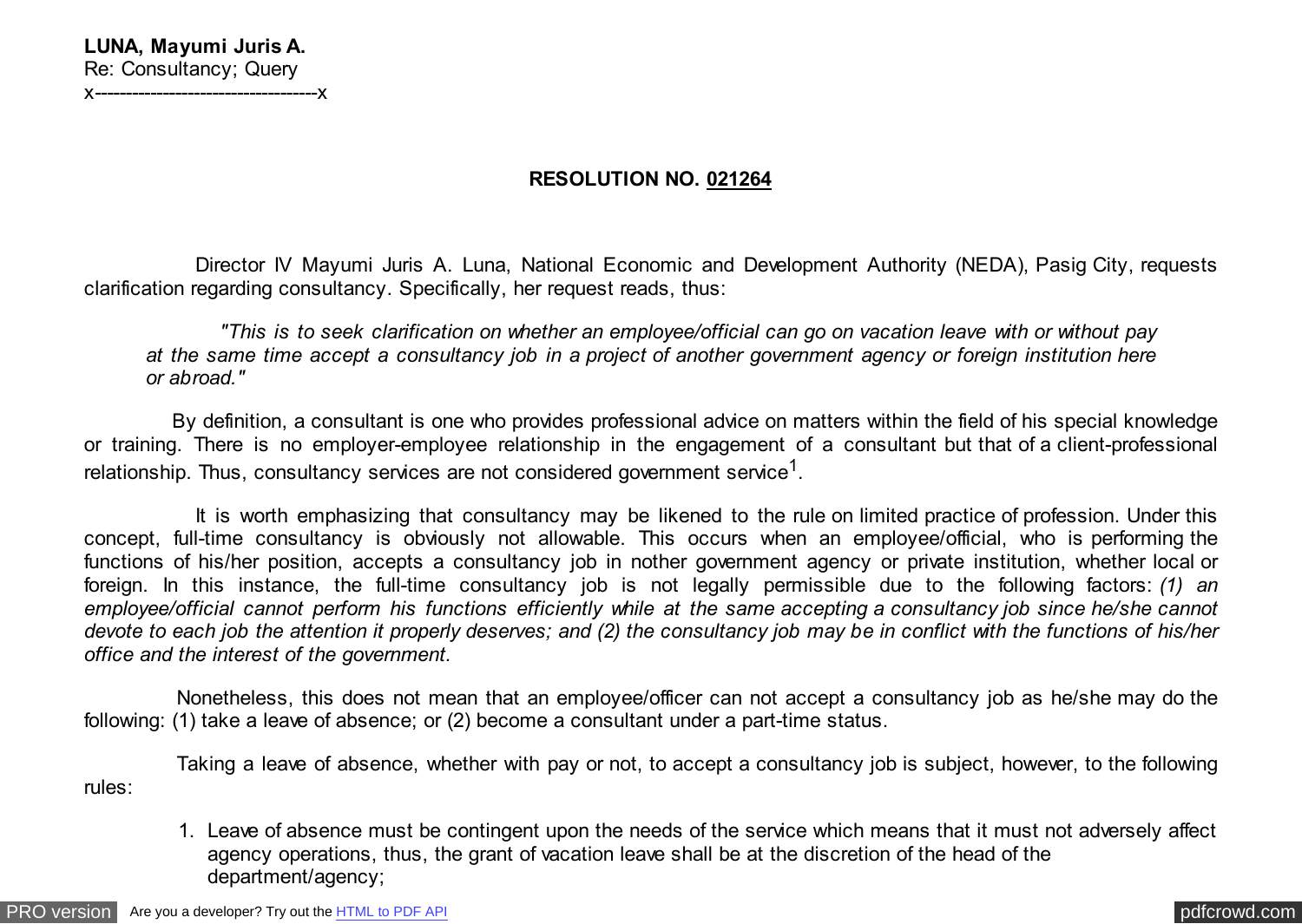- 2. Leave without pay shall not exceed one (1) year; and
- 3. Leave without pay shall not be granted whenever an employee has leave with pay to his credit;

On the other hand, accepting a consultancy job under a part-time status is subject to the following conditions:

- 1. It must not violate the rule against holding multiple positions<sup>2</sup>;
- 2. The employee/officer must obtain permission or authority from his/her head of agency as the same constitutes private practice of profession<sup>3</sup>;
- 3. The consultancy job must not conflict or tend to conflict with his/her official functions<sup>4</sup>; and
- 4. It must not affect the effective performance of his/her duty.

 The first three (3) conditions abovementioned are also applicable to those who take a leave of absence for the purpose of accepting a consultancy job.

 Finally, the employee or officer can also be seconded to another government agency or international organization recognized by our government. In this case, it shall be limited to personnel occupying managerial, professional, technical and scientific positions. Further, the rules on secondment as provided in Section 6 of CSC Memorandum Circular No. 40, s. 1998 (as amended by CSC MC No. 15, s. 1999) should be followed.

 **WHEREFORE**, the Commission hereby rules that:

- 1. Full-time consultancy job of a government official or employee is not allowable.
- 2. An employee/officer may become a consultant of another agency, institution, local or foreign, or foreign government under part-time status, provided the following are present:
	- a. It must not violate the rule against holding multiple positions;
	- b. He/She must obtain permission or authority from his/her head of agency as the same constitutes a limited private practice of profession;
	- c. The private practice of profession must not conflict or tend to conflict with his/her official functions and the interest of the Republic of the Philippines; and
	- d. It must not affect the effective performance of his/her duty.
- 3. An employee/officer may take a leave of absence, whether with pay or not, to accept a consultancy job, subject to the following rules:
	- a. Leave of absence must be contingent upon the needs of the service, i.e., it must not adversely affect agency operations, thus, the grant of vacation leave shall be at the discretion of the head of the department/agency;
	- b. Leave without pay shall not exceed one (1) year;
	- c. Leave without pay shall not be granted whenever an employee has leave with pay to his credit; and
	- d. It must not violate the rule against holding multiple positions;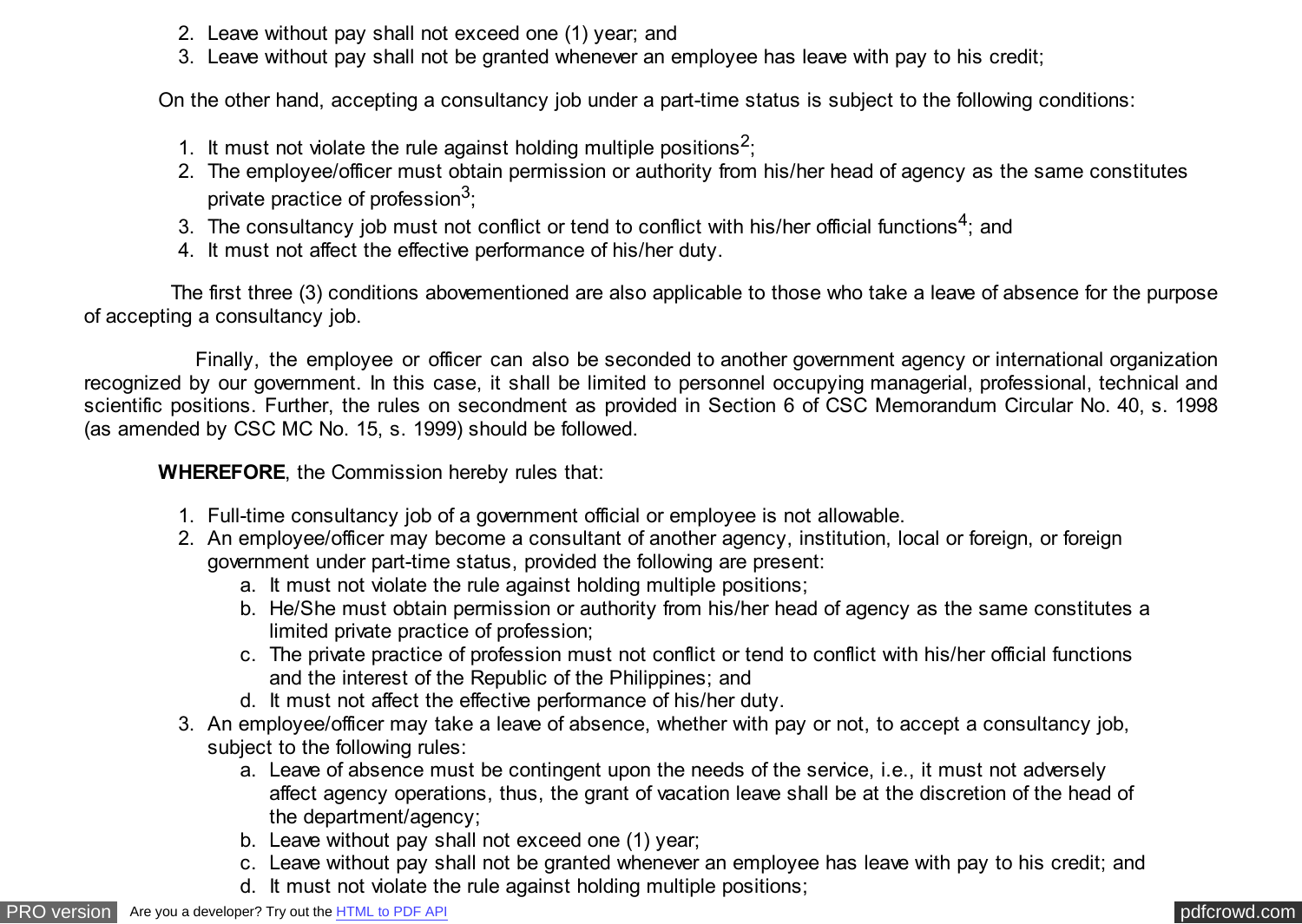- e. He/She must obtain permission or authority from his/her head of agency as the same constitutes a limited private practice of profession.
- f. The private practice of profession must not conflict or tend to conflict with his/her official functions and the interest of the Republic of the Philippines.
- 4. An employee/officer may be seconded to another agency or international organization provided Section 6 of CSC Memorandum Circular No. 40, s. 1998 (as amended by CSC MC No. 15, s. 1999) should be followed.

Quezon City, SEP 27 2002

(Signed) **J. WALDEMAR V. VALMORES** Commissioner



## (Signed) **JOSE F. ERESTAIN, JR.** Commissioner

Attested by:

(Signed) **ARIEL G. RONQUILLO** Director III

<sup>1</sup>CSC Resolution No. 97-4179 dated October 21, 1997

<sup>2</sup>Section 13, Article VII of the 1987 Constitution provides, to wit:

"The President, Vice President, the Members of the Cabinet, and their deputies and assistants shall not, unless otherwise provided in this

[PRO version](http://pdfcrowd.com/customize/) Are you a developer? Try out th[e HTML to PDF API](http://pdfcrowd.com/html-to-pdf-api/?ref=pdf) compared to the comparison of the HTML to PDF API